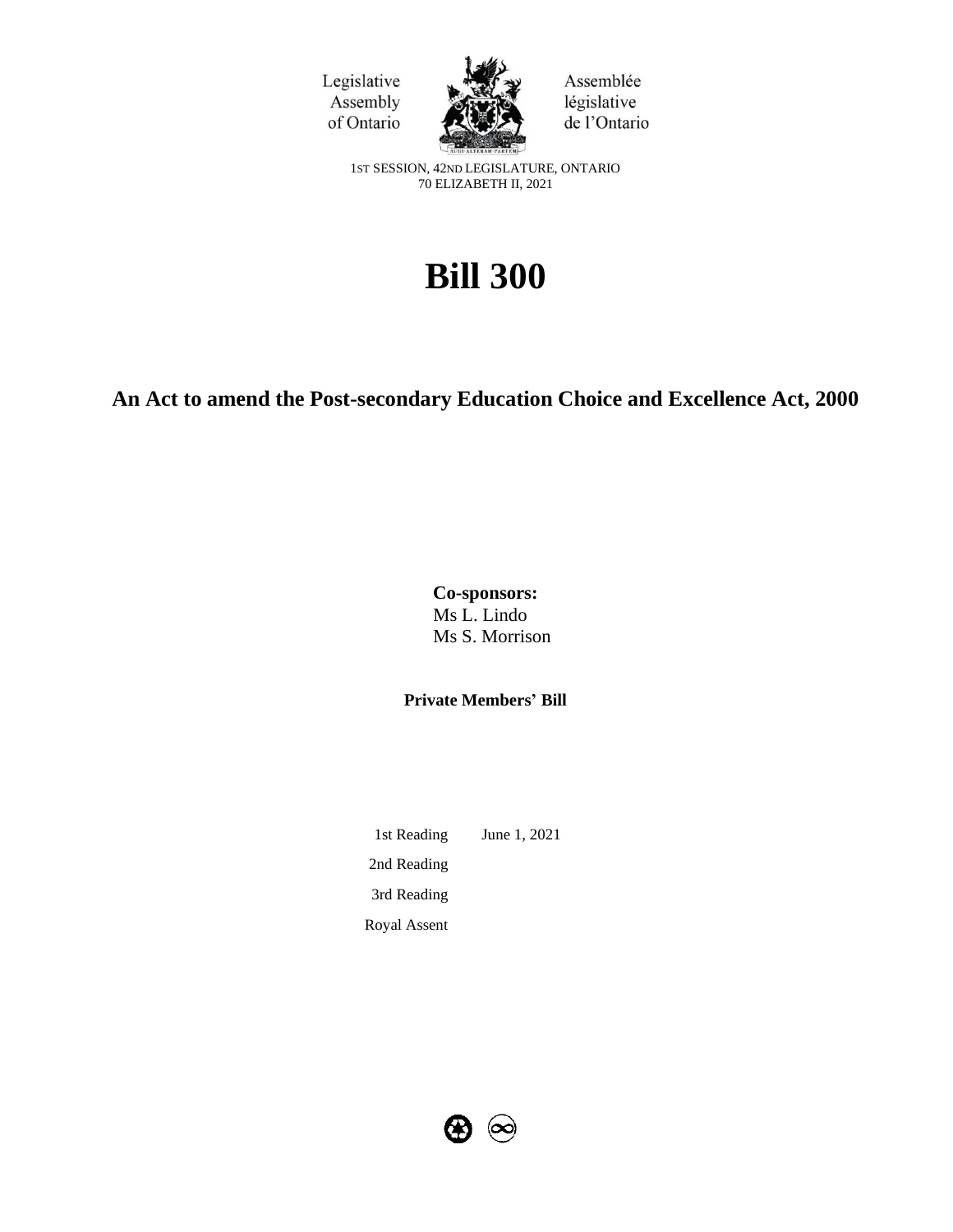#### EXPLANATORY NOTE

The Bill amends the *Post-secondary Education Choice and Excellence Act, 2000* to prohibit members of the Executive Council from introducing bills granting educational institutions certain authorities under the Act unless at least 30 days have passed since the Post-secondary Education Quality Assessment Board has published its recommendation that the authorities should be granted.

The Bill requires the Post-secondary Education Quality Assessment Board to publish on its website each application the Minister refers to it under the Act, subject to limitations set out in the regulations. The Board is also required to publish any recommendations it makes to the Minister.

The Bill repeals not-yet-in-force amendments to the *Canada Christian College and School of Graduate Theological Studies Act, 1999* made by Schedule 2 to the *Better for People, Smarter for Business Act, 2020*.